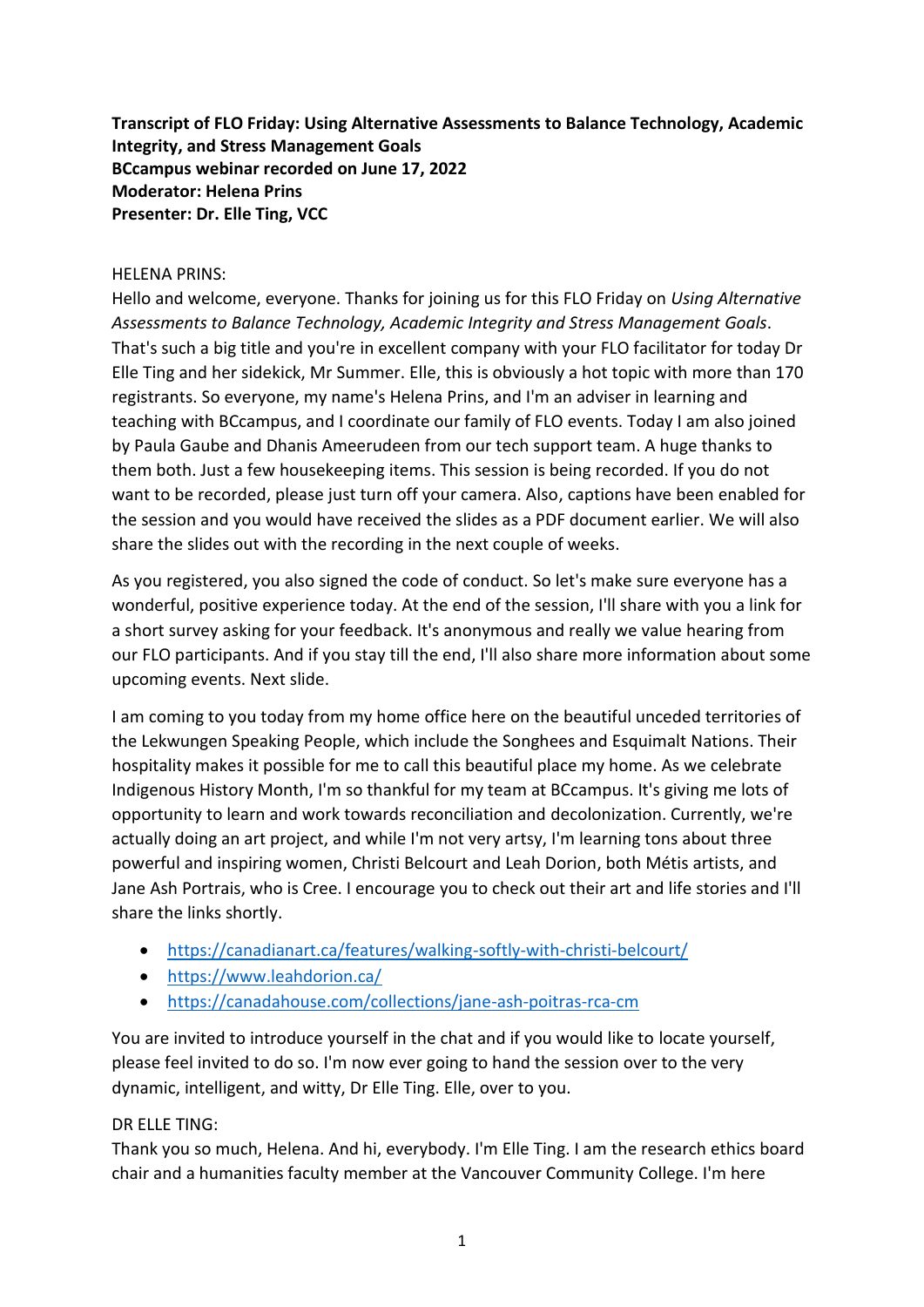today with our hosts, Helena, Paula, and Dhanis, and with all of you. And we have Mr. Summer, the ring-necked dove, deciding to join us today. So we're going to talk about something that many of us could use more of balance. And we'll explore how assessment, design and implementation can help us to balance technology, academic integrity, and stress management goals.

We would like to begin by acknowledging with gratitude that VCC is located on the traditional unceded territories of x<sup>w</sup>məθk<sup>w</sup>əy̓əm (Musqueam), Skwxwú7mesh (Squamish), and salilwata? (Tsleil-Waututh) peoples who have been stewards of this land from time immemorial. As we're coming together online today, we extend this acknowledgement to include other nations whose ancestral homelands we are joining from remotely. So Mr Summer and I are joining from Delta, BC, situated on the unceded territories of Musqueam and Tsawwassen nations and Hun'qumi'num speaking people. (And if you would like, please feel free to share during this presentation and acknowledge in the chat about where you are situated and whose lands you are joining from.)

So some special thanks here to share, special thanks BCcampus for funding this research through its Research Fellowship program and the VCC Research Fund for resourcing part of this work as well. Big shout out to the other members of the research team Andy Sellwood, Andrew Dunn, Shaun Wong and Alexandra Cai and also all of our colleagues at VCC who took the time to participate in this project.

So just to warm us up here a bit. We've got a waterfall active I think, some of you might have tried this before on Zoom. It's when we answer a question together. But with time, our responses that they all come down in this big cascade. And so this is what we're going to do. We're going to think of an answer to this prompt. And some of you actually sent something similar ahead of this workshop, and that's great. You can work with that, but just type out in the chat.

It's five words or less. What is something you're hoping to take away from today's FLO session? And just note here. Don't share it yet. We're just going to take a few seconds just like that in a chat and don't put it in until you hear this magical sound come up. So in 15 seconds, I'll hit my buzzer and then we'll see what comes in the chat. In five words or less. What is something you're hoping to take away from today's session? Ready? OK. So if you could just hit go now. Oh, here they all come. Great. Practical tips. The Toolbox, the specific how to's and ideas for assessing students inspiration. That's a tall order, but I think we can review it. So thank you all again. I know that academic integrity in particular seems to be a hot topic, so I'm just really glad that we have a session to think some of these ideas through together. And I also received some of your questions in advance. So thank you to everybody who was able to send those. I'm going to try my best to answer these three in course of this workshop, but if there's anything else that you're curious about or you want to share in our time together, there's a couple of ways to do this.

The easiest way, of course, is just put it in the chat and Helena is going to monitor and flag me if something comes up. So thank you, Helena. Something else to check out is tablet for this session. If you haven't had a chance to already, the link should be in the chat now. So if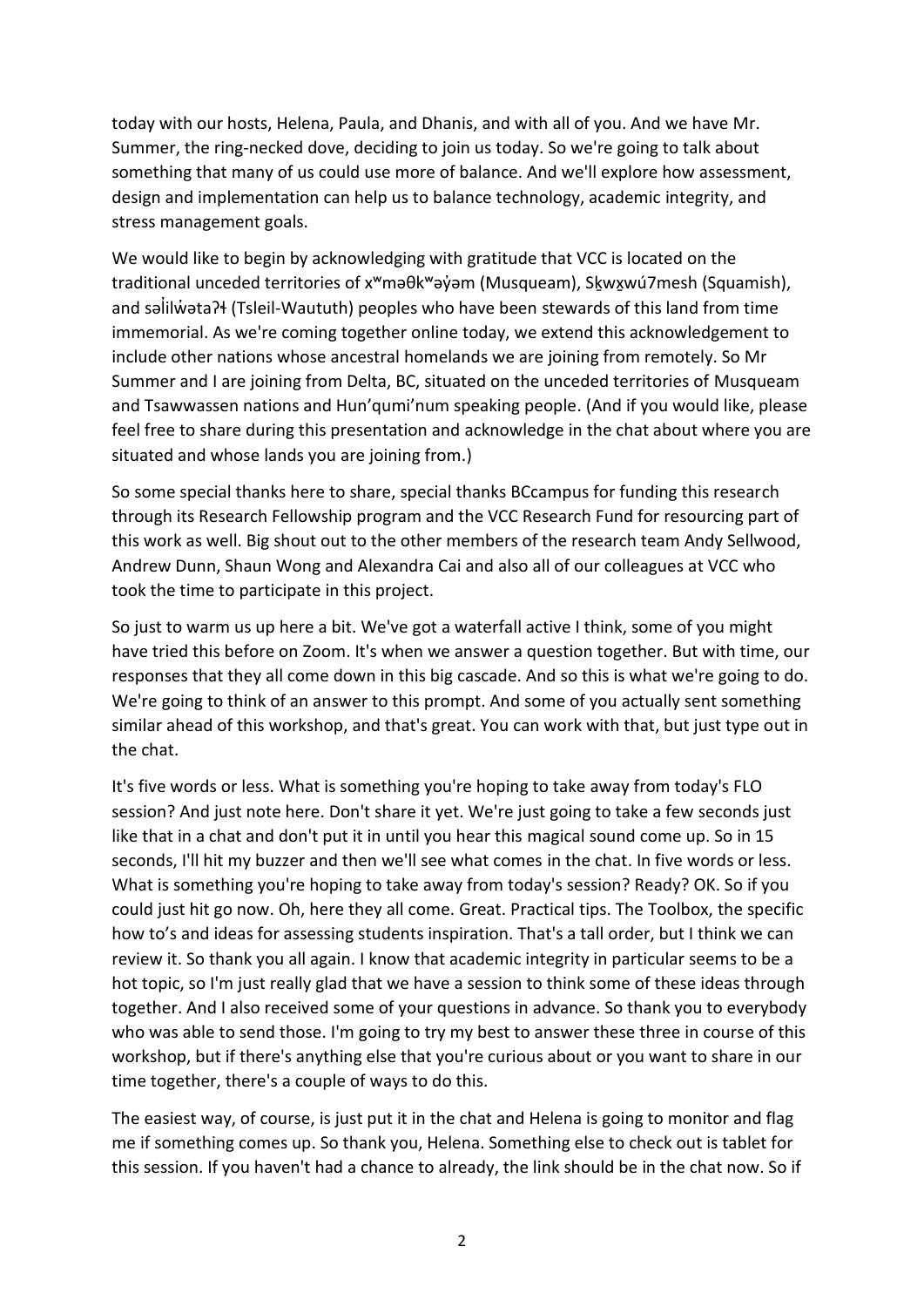you go over there, what you'll see is a tablet that's sort of set up broadly into three groups. The first area is just to introduce yourself and where you're joining from, if you'd like to share that. The second is a parking lot where you can serve pop questions in any time, and I will check it after the presentation. And the third, it's just a space to share any neat stuff about, you know, academic integrity or assessments or anything else with this group. And what I'll do is I'll keep the public going for at least a week or two after this presentation. So if you want to check in there after the session or you're very welcome to do so. And I actually put all the questions that were sent ahead of this workshop in to that tablet.

I've taken a stab at answer it for you, but to be honest, I ran out of time last night, so I have to go back in there and continue to add things. Again, I do encourage you to go back there and add to it, you know, review what other people have written and just share anything that you think might be helpful. So thank you all for that. So we got a couple of outcomes that we want to focus on today. One is to describe the interplay between technology, stress and academic integrity as we're going to find that these intersect in some pretty interesting ways. And the other is to, of course, identify tools and assessment designs that can help minimize student stress, improve student engagement, and protect academic integrity, which you know once happen. But to give us some background here, we're now in our 828 day of the pandemic. So the pandemic is officially a toddler at this point. It's this terrible twos. And in the last 118 plus weeks of living in COVID times, we've seen closures for 84% of the world's students.

That's 1.6 billion learners. The average duration of closure is 22 weeks. So that means that the average student out there has now lost about two thirds of an academic year. Now, at VCC, the pandemic sort of forced this shift. 98% of our programming being face to face pre pivot to 98% of it being online or hybrid post pivot. So this has been a complete reversal of those ratios. And again, I think this is reflective of what a lot of us have experienced in that time too. The research challenges and questions that we're concentrating on actually sort of stem from a very early decision. Some of what happened early on was an institutional decision at VCC not to adopt third party online proctoring. So specifically we were looking at Proctorial as a tool. We decided against adopting it ultimately for hosts of reasons, but primarily because it was understood to be a good fit for our programming, for our student population, you know, VCC, a proud school of access. So our programming skews very heavily towards developmental and experiential learning.

So it just wasn't going to align well what we were trying to do. However, this decision was questioned, I think completely understandably by faculty who wouldn't, in their areas high levels of academic integrity violation, following the move to online delivery. And so what we wanted to dive deeper into with our faculty is at looking at how the tools that we did have at our disposal, particularly those in the alternative assessment space, could support both access and academic integrity, which these things can sometimes seem to work against one another, where we put in, you know, mitigation tools for academic integrity, which can actually compromise accessibility in some ways and vice versa. So we wanted to see if we could balance those two things. We also saw this as an opportunity to test positioning of some of the plug and play options as sort of the best or only means of protecting academic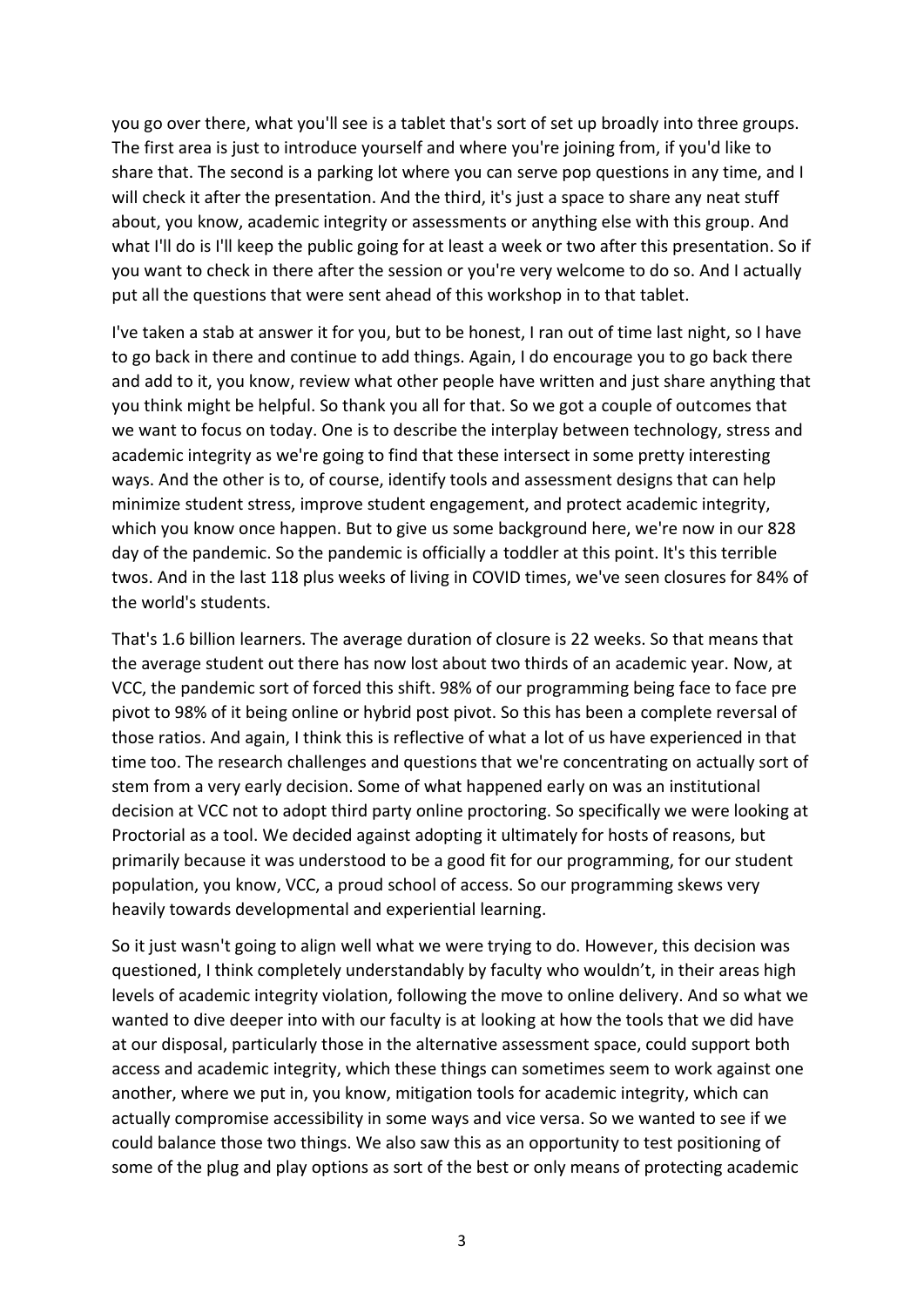integrity, which is how these things are sometimes position, but don't always stand up to scrutiny.

And we also just wanted to talk to our faculty to see what successful supports look like and how we could, as a centre, particularly research, how we could improve the quality of our services and our recommendations. And what we found through this research also fits into the alternative assessment toolkit, which our team just completed, and this is an interactive decision, tree style, open educational resource. Or we are, but I'm not going to give too much away just yet. We'll come back to that piece later. One other thing that we wanted to unpack here is the relationship specifically between technology and academic integrity. So I think it's pretty common knowledge now that the online that was sort of responding with this absurd very high spike in reported academic misconduct. And because these two things happen at the same time, it was widely assumed at least we can see that. It was the move to online that caused it all by itself. But as the bard bending seagull picture sort of, it's a good reminder of just because two things happened at the same time doesn't necessarily mean that there's a direct cause effect correlation.

So we want to examine exactly what else was going on to cause a drastic surge in reported academics fraud and how technology can either contribute to or curb academic misconduct. So our methods were we started with a survey that went out to VCC instructors and sent out 939. And we heard back from 146 people, which is a response rate of about 15.5%, which is a bit far for the course. We followed up with focus groups. We had 40 registrants, of eight ultimately showed up. And I do hasten to mention this seems a very small sample size, but we had it confirmed by our IR colleagues that it was a good cross-sectional representative. So included voices from all of our schools, all our programs, which was again really important to us because VCC has such a diverse programming base. And our theoretical framework for a study is something called the fraud triangle. And I don't know if this is familiar to anybody here. It's an older model developed by criminologist name Donald Cressey in the 1950s, and he created this to explain business crime.

But it's actually since been sort of applied to other violations, including academic misconduct. So we're not the first to come up with this idea. We borrowed from research just like Varble and Feinman, but it has been a very valuable way to sort of think through some of this. There are three factors of ethical risk, and it's perceived pressure, perceived opportunity and rationalizing. And so in the academic context, perceived pressure might sound like if I fail this course, I'll build a whole program or perceived opportunities sounding like, Oh, I drew everything on my phone, so why not this is well? And then rationalization, being a learner saying what everybody else doesn't. So why shouldn't I? So I think some of these expressions might be familiar to some of us, but this is all what the fraud factors may sound like and look like in in the work that we do. And an important thing to note here is that putting pressure on any one side is going to increase the likelihood of academic fraud risk.

So if we increase the stress for students, for instance, that this could make them more likely to commit academic fraud. And this is important to note, because the majority of academic integrity protection strategies tend to focus a lot on limiting opportunity, but they don't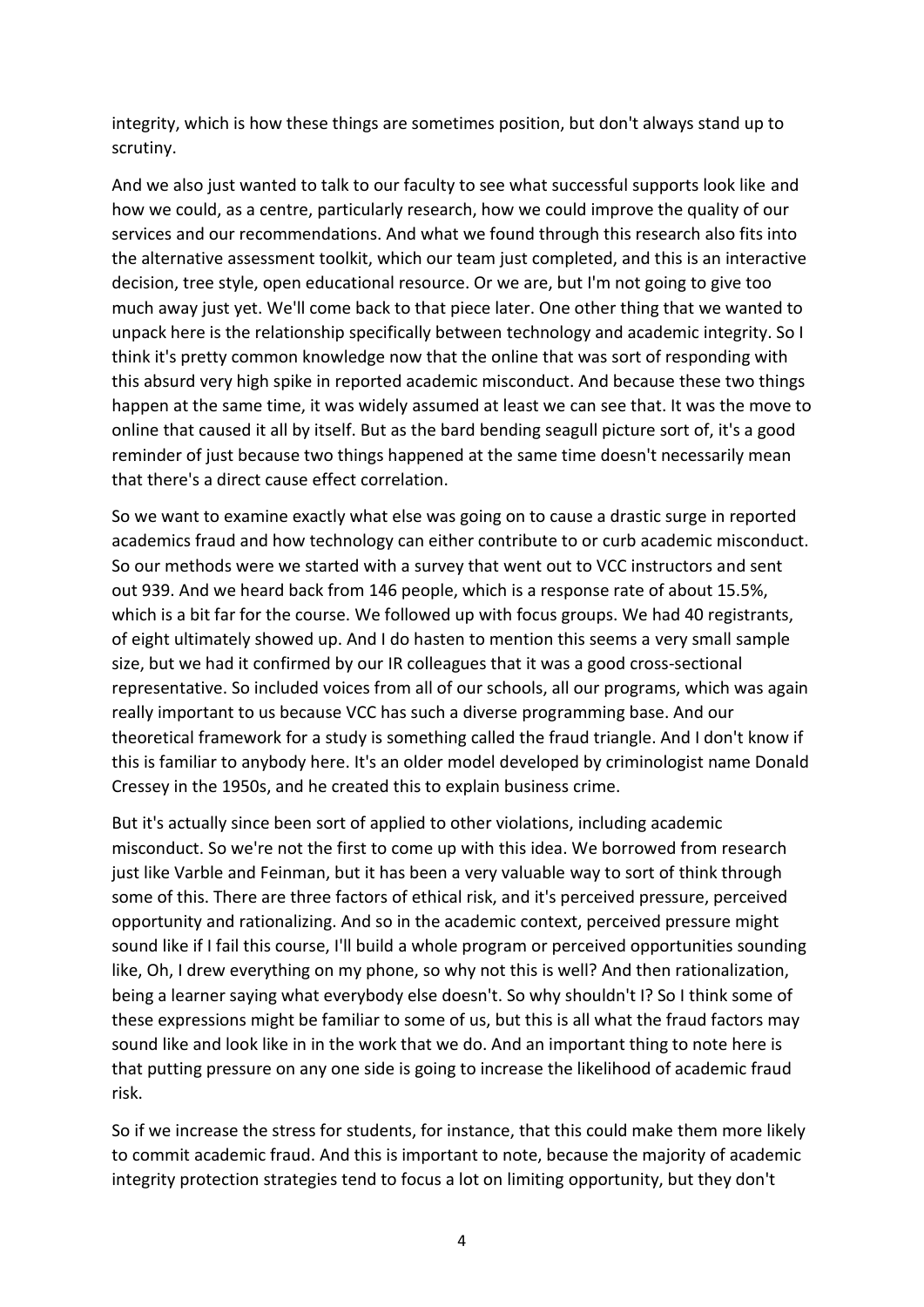always address stress with the same amount of of interest. Right? And this is important because something like 70% of students have noted they could see themselves being stressed to the point of cheating, whereas only 20% of students say they would cheat if the opportunity came along. So that suggests that opportunity maybe is sort of overstated as a motivator for cheating, whereas stresses understated or as a motivator. So that's something that we wanted to kind of focus on in our research. And by the same token, alleviating student stress can probably help protect academic integrity and that's where assessment design has a direct role to play. So if we look at assessment post pivot and again, this is based on information that was shared at VCC by our colleagues, unsurprisingly, right away, there was a rapid drop in in-person assessment, basically because we're closing down sites where those activities take place.

There was a slight increase in multiple choice questions. And this again, is not entirely surprising because these were fairly easy to integrate into Moodle because our learning management system, LMS at VCC. So that's what people were doing. What was interesting to us is to see a corresponding drop in long answer questions and essays, perhaps because these were not quite as easy to integrate into our structures for LMS. But the most surprising takeaway was that there were fewer take home assignments being used. And this suppresses because we thought, well, with it being a takeaway assignment and with everybody being at home, I thought there would be an increased uptake of that. And that was not the case. What we sort of learned from our data partially explains that, and I'm not going to do a spoiler here, but it was initially kind of raised our eyebrows a little bit. For alternative assessments among our faculty, and again, this is not at all an exhaustive list, but what we saw people using were things like open book quizzes, tests and reduced weight final exams, increasing the number of assessments, higher order thinking questions, project type things, and oral exams.

The most common strategy that people reported using was open book particularly for quizzes, tests, exams, but other popular options were project assignments, higher order thinking types of assignments, and specifically case studies scenario based questions, getting back to our context, we do a lot of developmental. We do a lot of trades and professional training and experiential learning pieces. So that's where that was a good fit for us. 81% of respondents felt that modifications that they had made were effective. Some that was really good news. Those who responded that alternative assessments had been somewhat effective. So in other words, not all the way there. Those are the same instructors that noted. They just felt they needed more time to develop and measure the effectiveness of these assignments. Comments from instructors that were quite revealing. They felt that alter assessments were very effective for certain reasons that came up over and over again, some of the longer responses, notes about the focus on critical thinking, for instance.

Seeing how students could use problem solving skills based on real world problems. Again, experience learning or real life kinds of things going on. The fact that students like putting material into their own words and perhaps most hopefully this notion that having a blend of assignment types helped student equity by evening the playing field by giving students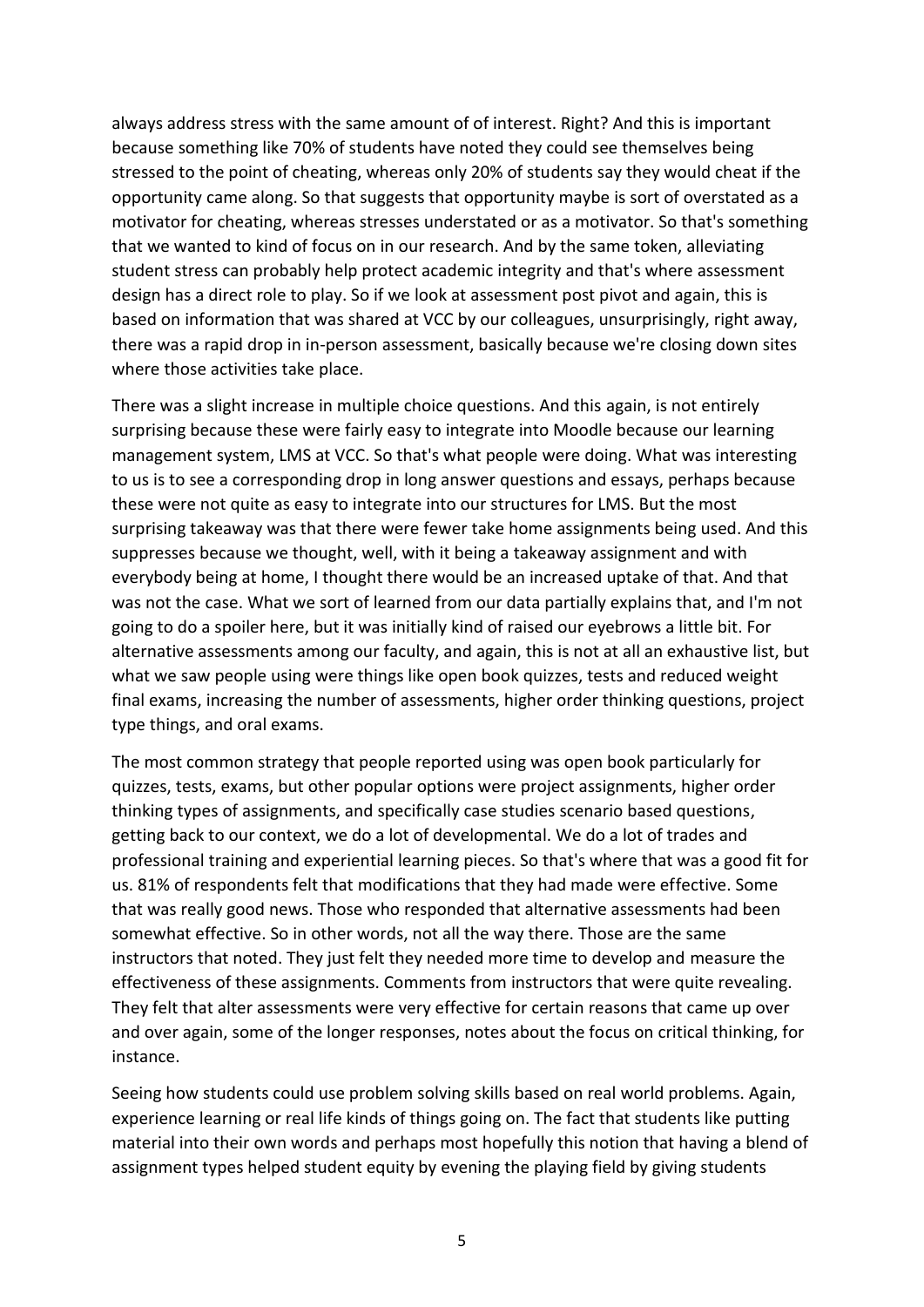other ways to express their ideas. The most common barriers encountered by our faculty was a lack of time to do the development. I think that's something that, again, we all know how little time we all have as instructors. So that can be a barrier, the need to have additional training, particularly for the tech. I think this is probably less pressing than it was two years ago, I think we're all seasoned now in things like Moodle and Zoom, but certainly the beginning there was a bit of a panic that people felt under skill and some of these tools and also the fear that questions and assignments would be compromising. And again, there is kind of a sort of synergy between these three things, because people are worried about investing, what little time they have into training and developing these things that would be then immediately tagged and compromised.

And that's a very real concern. Something that, of course, we'll try to talk about today is ways to mitigate that risk. I think there are certain types of assignments that are more vulnerable to that type of sharing than others. Ideally, what we'd like to see is structures where, you know, once you invest the time into the structure that you can change the content without having to rebuild every semester. I just want to kind of do a check in here with you all and ask, which assessments in your experience or that you think are most secure? And if you could pop this into the chat, I'll just give you a moment to think about that and to respond. And then I'll tell you what we found at VCC, which was kind of interesting, surprising to us. But, if you could share, I'll go over to the chat now in person, oral assessments, structured reflections, inputs. I see inputs are coming up a lot. Timed assessments. Very good. Scaffolded. Yes. What you're telling us, again, I'm seeing it continue to come in, group presentations.

A lot of it focuses on in person. A lot of it focuses on having the person in front of you through a presentation or through some other means showing you what they know. Awesome. Frequent assessments of smaller weights. Yes. Terrific. This far, everybody. Those are all correct. What we found at VCC is that prior to the pivot, so comparing instructor's observations before and after the move to online shows us a few interesting things about assumptions that are made about assessment formats and their use. So what this this chart is meant to show us is the fact that before the pivot, most VCC instructors felt that quizzes test exams were the most secure means of assessment. So 71% of them noted that they felt that these were secure, that they were accurate. They felt, on the other hand, that students were more likely to plagiarize or cheat on a take home. So getting back to what I noted earlier about it being kind of surprising to us that people weren't converting assessments to take home format, for instance, this is at least partially explained by this baseline confidence level, which is really, really low in those particular assessments.

Right. And we'll see that things kind of take an interesting turn after the pivot happened, because what happened, there was a precipitous drop in instructor confidence in quizzes, test, exams. So these were things that were previously trusted formats which were no longer trusted after the pivot. It was felt that these were compromised in the online space. And so while there was a lower level of confidence and take home assignments as well, it wasn't as steep a drop because people kind of before pivot happened didn't really trust take home as it was. So it was less trusted. But where we saw the most significant change was in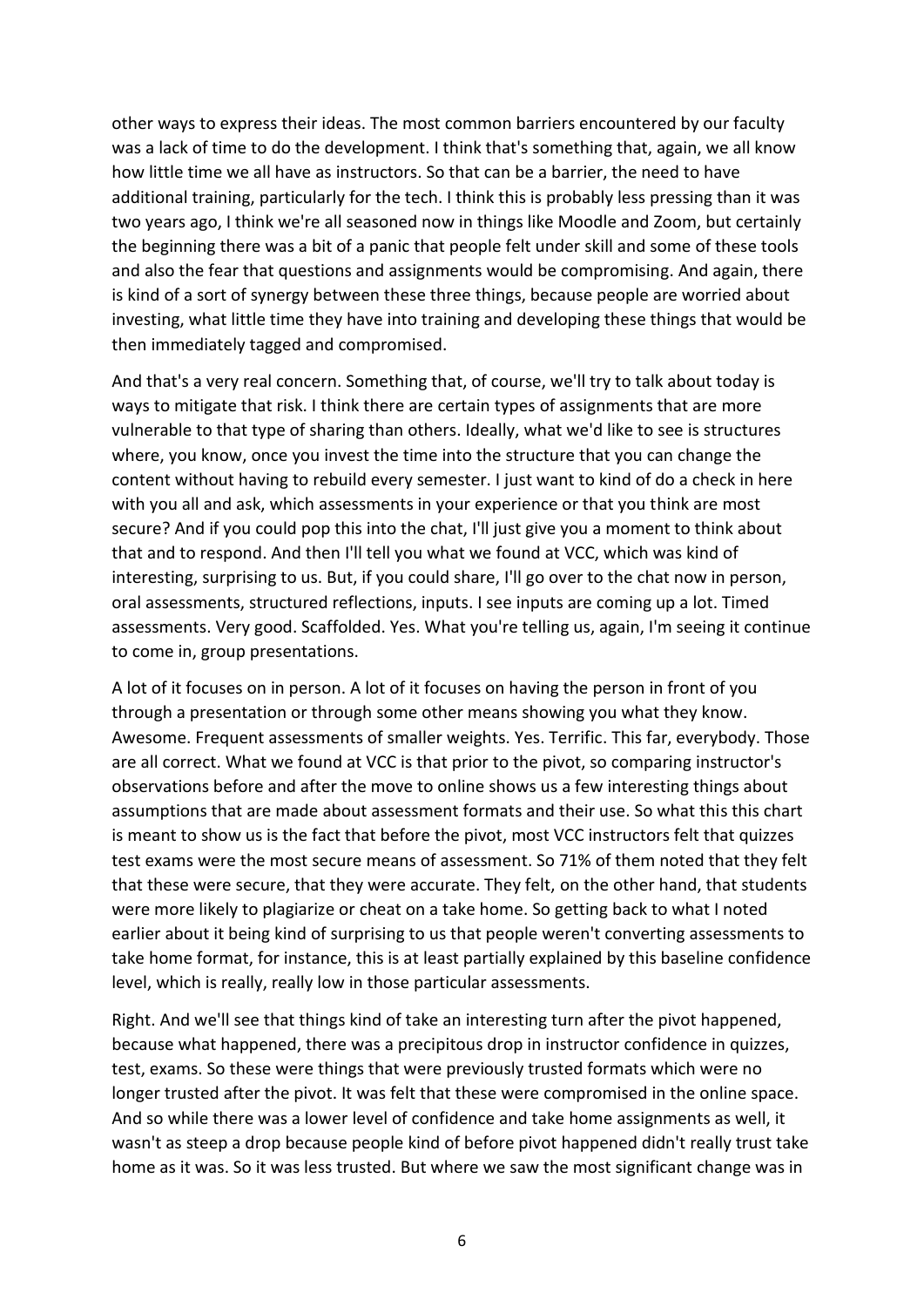the level of concern regarding quizzes, tests, exams and the ability of those to sort of mitigate academic fraud risk. So if we dig a little more deeply into what we've been doing with online quizzes, test, exams, as noted earlier, LMS at VCC is Moodle, then it includes options for deploying and legislating quiz test exams. The most common feature that our instructors used was the timer, and I noticed that that was raised in talking about security as well.

That was also noted by our instructors who used the timer. Other popular choices were reminding students about academic integrity using Zoom to invigilate and randomizing questions. There was a direct correlation between the perceived effectiveness of the feature and how commonly the feature was used, which again, as I see it, is incredibly like for obvious right, that if people use the feature as they have successfully before or that was perceived as being useful. Some instructor comments are kind of explain this further is for instance the use of a time limit. Why that was brought in was to give students less time to search for answers, to seek, to cheat in other words. Different students getting different questions made it harder for students to answer, so it curbed that kind of inappropriate operation. Mature students understand how self-defeating it is to cheat. And I thought this was a really interesting philosophical point that came up in a number of ways during the research. The idea that students who cheat are basically wasting their own time or, that's something we could have a whole other workshop on by the way.

I thought that was really interesting that that was brought up because we average the postsecondary space. Of course we are working with adults. And so part of adulting is, you know, being responsible for your learning. Instructors feel that watching your students on Zoom will lead to less cheating. We note that you'll, that watching the students on Zoom, the idea of having this Panopticon surveillance kind of power in itself leads to less cheating. This would also be very interesting to test. We didn't do it, we didn't take that as far as we wanted to in this research project, but that was the perception and that was very interesting to us. And then the statement that breaks my heart every time I come across it is this defeated feeling that instructors have, that they don't feel that anything they do will ultimately be effective in the long run. And that's something that is a very real perception and something, again, that we hope that having conversations like the one that we're having today will help to, will help.

HELENA PRINS: Elle, may I interrupt for a second.

DR ELLE TING: Yes.

HELENA PRINS: Just because there's been...

DR ELLE TING: Oh yes.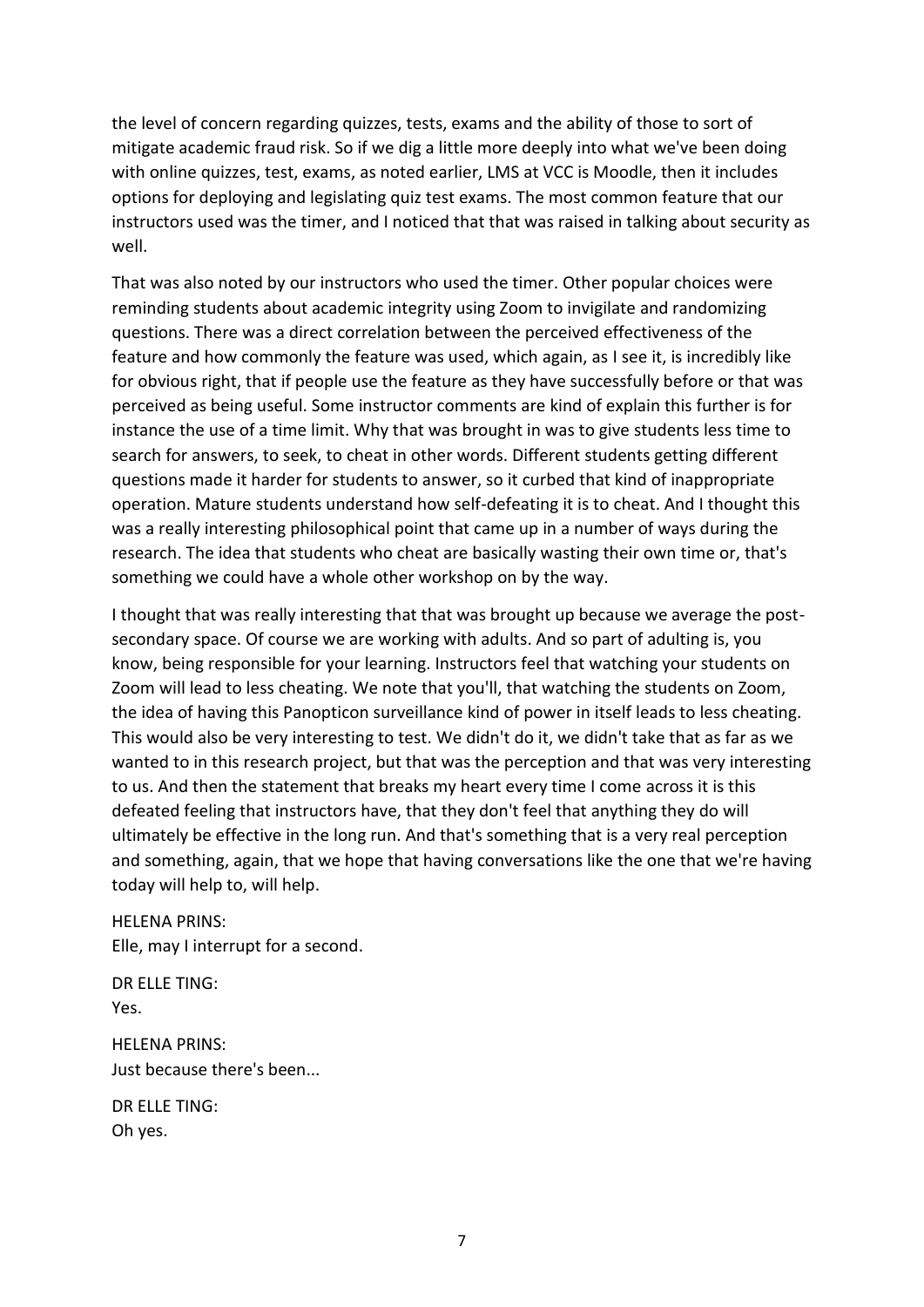#### HELENA PRINS:

A question and I think it makes sense to answer this just, how do you define effective for the study? Someone is asking what does effective mean for alternative assessments?

#### DR ELLE TING:

Yes, well, we left that really up to instructors, again, to explain to us why they were using specific tools. Again, if they told us, well, I think it's effective because it helps to curb inappropriate collaboration, or I think it's effective because it gives students less time to look something up on the side. So we did, it is, of course, effective as one of those very subjective, subjective things. Right? But we really left it up to instructors to explain to us, why do you think it's effective? Right. And that was what we got from the circle longer form or the focus group discussion. It is very individualized. What effective means. But, for that reason, we felt it wasn't something that we as researchers could necessarily quantify from the data. We really left it up to instructors to explain to us, like you said, this was effective. Tell us more about what makes this effective for you.

## HELENA PRINS:

Thank you.

#### DR ELLE TING:

No worries. Thank you. That was a great question. Yes. Somebody noted effective at producing a valid assessment. Yes. Getting close to what we can call an authentic assessment or authentic measure of student skill. Like, how does that happen? And that's wrapped up with a whole bunch of other ideas, too, right? Making sure that students are who they say they are. There is an impersonation [AUDIO CUTS OUT], for instance, that the person that you are assessing is really you think, it is that skills that you're bringing as a representative of their true skills at addressing a question or completing an action. So, yes, all of those things. Thank you. Awesome question. So we also saw a mostly positive correlation between perceived effects of a feature and how much student stress because which is not good news, because again, a lot of things that instructors would say will work to me. I think it's good because it curbs cheating. I use a timer. I use sequential navigation or one way sort of movement through question sets that go backwards, right, to use question.

That all works because it eliminates the opportunity for cheating. A lot of these caused students stress, as we said, that's what we were a little bit worried about. What were students telling us about what was causing the stress? Well, the number one reaction was the timer, like the inability to finish on time. This was by far the most common response. I think it was upwards of 36 or 37 students selected. This is their number one stress. Right. There were also reports of tech issues affecting their ability to perform. And as I noted, the inability to return to previous questions is noted by a lot of students as very stressful. Some features that instructors found effective of cause less students stress were randomization. Students don't really seem to mind randomization too much, randomizing question sets or randomizing numerical value, values or variables. My partner for this project, Andy, is physics instructor. I'm not from physics, by the way, or math. I'm an English instructor to make it interesting through that way.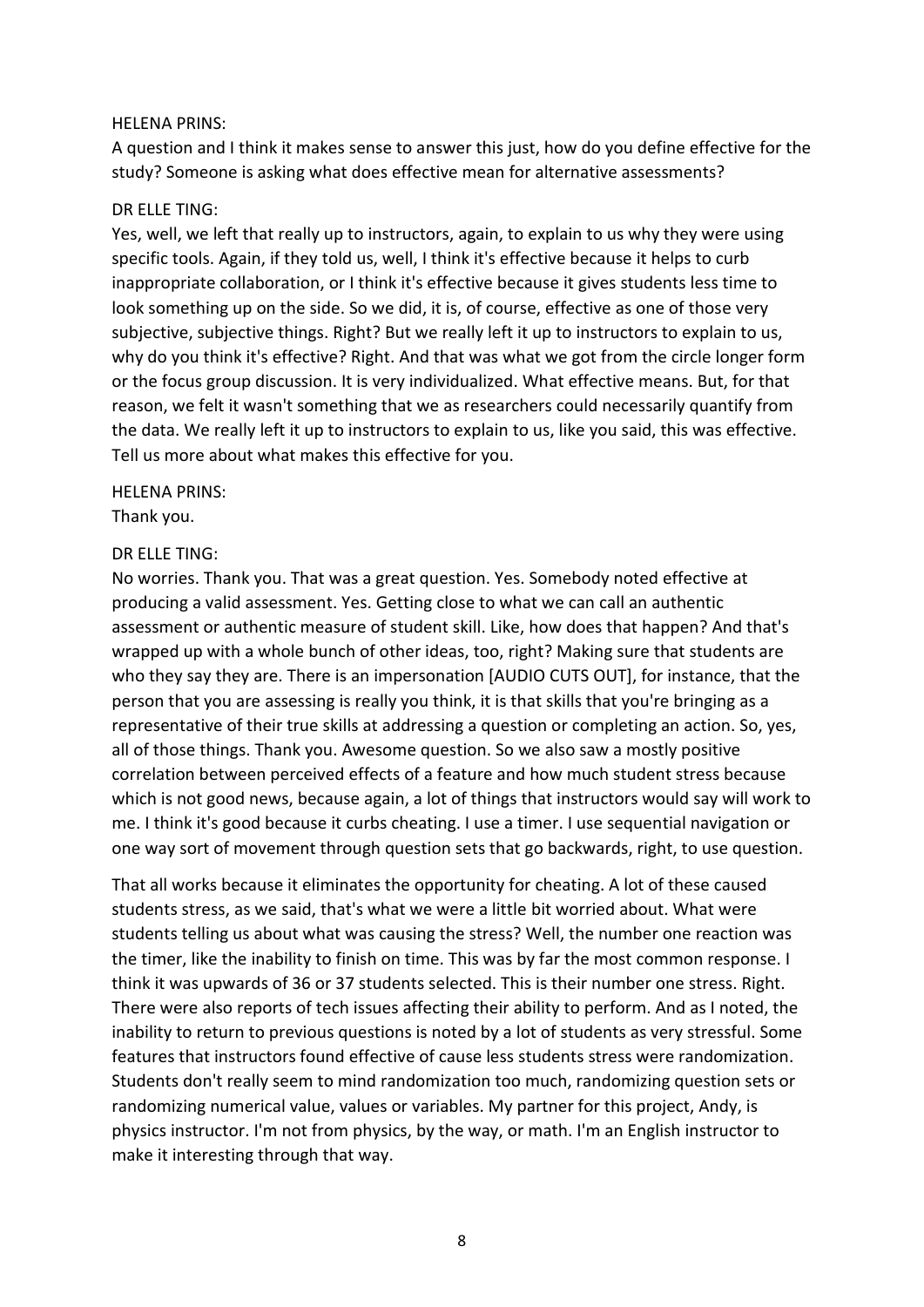But he noted that he did that quite a lot in STEM is to present questions of different variables. And again, students did not seem to be fussed about that at all. And then finally, students being reminded of academic integrity or agreeing to an academic integrity statement was also viewed as an effective way to address misconduct without piling on more stress for students. So to summarize this all in one graph, what we're really after here is finding the sweet spot. So if we go back to the fraud triangle idea, the ideal deal statement we want to be in is to have a reliable assessment of student achievement. That's easy for instructors to implement and also minimizes student stress much as possible. But this is where things get trickier because based on what we are learning from instructors and what they consider effective, some of the preferred formats, while they are helpful from the instructors point of view, are stressful to learners. So these are things we talk about with time limits, regulation, those kinds of things, and that stress can translate into additional motivations.

So randomization, especially much in order to set, an academic interview reminder are the two options that kind of came up on top as the tools that are sort of low hanging fruit in terms of what the demands of the instructor, it's pretty low demand. And at the same time caused very little student stress and they're affected. These tools, I think, would also translate pretty well to face to face. So they're not limited to any one delivery format. And one of the more encouraging things I came across in a little review is that there's considerable research confirming that just having a conversation students about academic integrity is enough to motivate them to feel responsible for it, to protect academic integrity. And as well, it's like another study actually just said that 60%, 6% of students have noted that respect for the instructor is itself a key occurrence. So these are just point to this unspoken social contract, I think, that we have with one another as human beings. Great. And this unconscious tendency for us to live up or down to social expectations.

Something else that isn't addressed on the spread but turned up in the research in other ways is the importance of higher order questions. So going back to what I mentioned already about long answer and essay type questions, in many subjects is remains the most reliable way to have students demonstrate their skills. And again, I come from English, we write essays, that's what we do together. And even though these assignments take more time to build and to evaluate, they still have to serve accuracy and integrity, is very, very helpful. Students also find it less stressful more generally to have assessment broken up in stages, I think that many of you have pointed out as well and have observed in your practice. So for instance, instead of having just a single high stakes exam, just to break that up into pieces for students and going back to English again, in English composition, we would have this really big research essay, but it wouldn't just be dropped on students. It would be this got to it, right, through a working bibliography and some peer editing sort of things that they were doing.

So they weren't just thrown in cold into this, you know, 35% essay that they would train up to it gradually. Similarly, students can build a portfolio out of a number of small assignments [AUDIO CUTS OUT]. So again, every learning and assessment context is going to be different. So we have to work with our learners to find the best fit for academic integrity protection.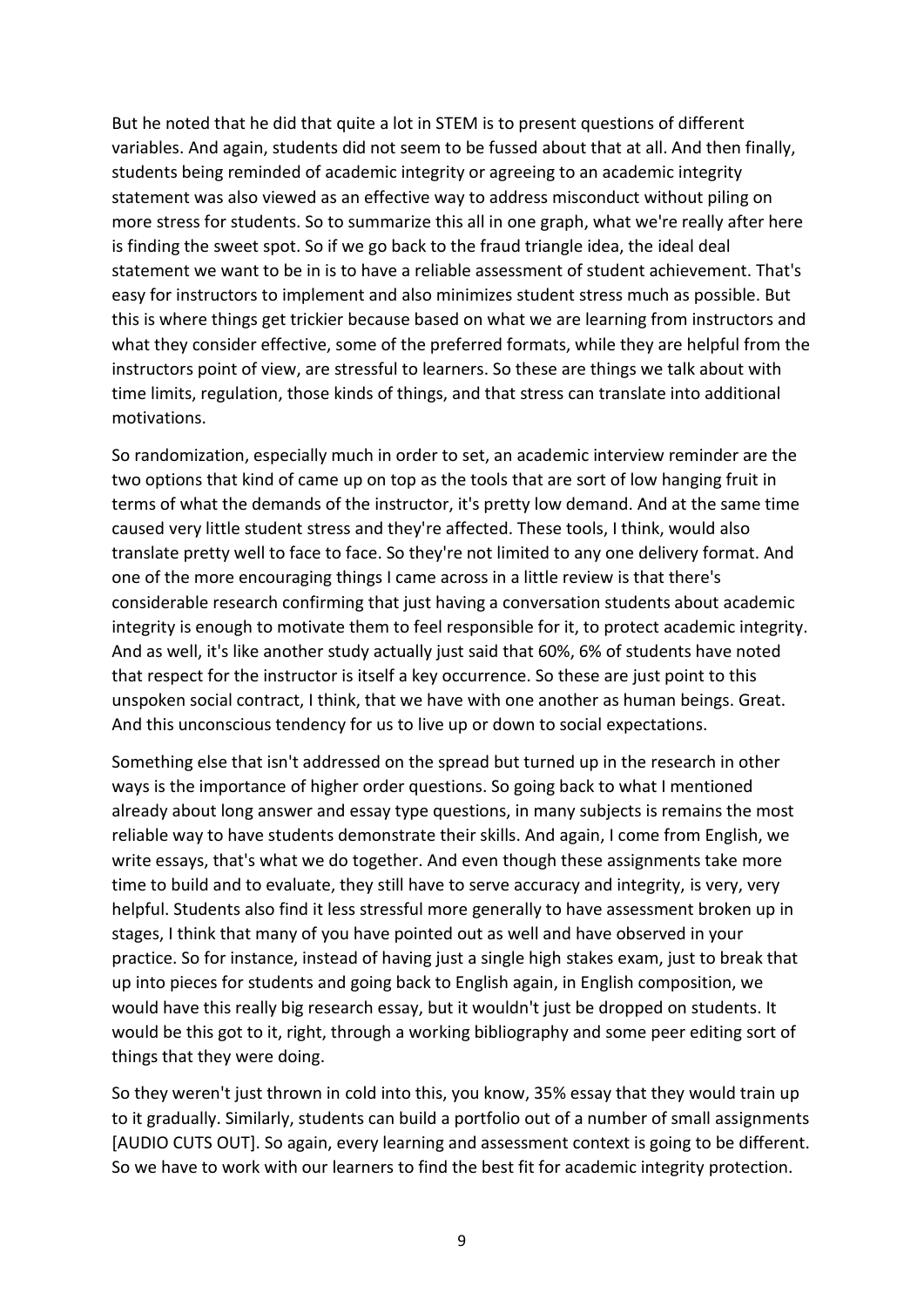HELENA PRINS:

Oh, Elle there's a great conversation happening in the chat, and I...

DR ELLE TING: Oh, right,

HELENA PRINS: And I want you to...

DR ELLE TING: Great.

#### HELENA PRINS:

Look at it later, but I do want to ask this question, if that's OK, to just ask it her...

DR ELLE TING: Please.

#### HELENA PRINS:

Its Marina is asking, I'm wondering if the instructors were asked about equity and how their choice might influence students, or were the survey questions more based on what helps the instructor the most? Because I'm wondering how we can balance instructor and student needs, and I'm thinking that's where you're going to go with this. But I just wanted to ask the question.

#### DR ELLE TING:

Yes. I feel like you've anticipated this slide, in fact. Yes. These were additional considerations that were kind of like orbiting this work in the background. And it all does come back to you to equity, student equity. Considering how the student centered and all this, you know, what kind of needs they have. And one important thing that that came up was the fact that online proctoring is extremely invasive. Right. And this this is, so when students are writing, it assumes a certain kind of space. It assumes a certain kind of... and it's conditional on these things. So there are very real privacy concerns that come with the use of that technology. Plus the stress of surveillance just has a very negative effect on students generally. So and this is, of course, much more amplified in students who are already under vulnerable circumstance. So many of our students are vulnerable in a lot of different ways. And, you know, they don't have access to the best tech. They don't have a quiet space or schedule or English isn't, you know, the first language, etc.

So things like online proctoring tools were made with a traditional student in mind. And I think that's the problem right there, isn't that. the majority of post-secondary learners now, at least in North America, because that's the research that I was looking at. About 75% of post-secondary learners or the new majority don't fit the profile of the traditional student. We used to call these students non-traditional. We simply call them the majority now, because that's what they are. So if you have an online proctoring exam experience that was designed for traditional students and you put a non-traditional or new majority student in there, it's more likely just to turn out to be a stress test than any real measure of their skills or knowledge. So the problem is that an average student is much more likely be, for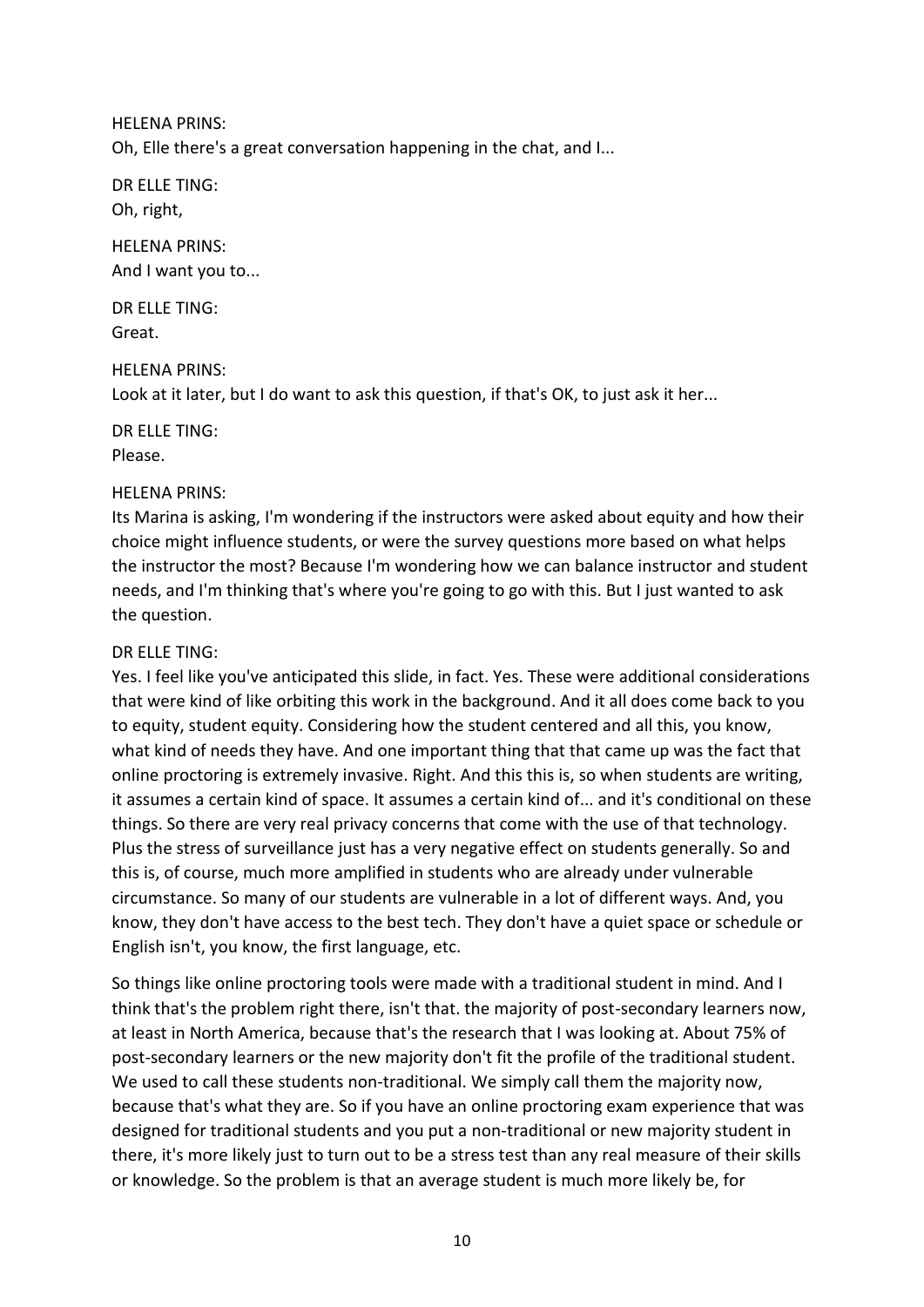instance, to be red flagged by proctoring software because they've got that background noise going on. Maybe they have kids at home. Right. Or, you know, maybe they're piled into a house with 16 other roommates.

All of that can trigger software in ways that, you know, could get them flagged. They might run into tech issues, as I said, or maybe they'll twitch or move the wrong way because they don't have a comfortable place to complete this assignment or complete this exam. This is the problem is these are all read as all of these actions are read as possible cheating, even though that's not what they are. And some of you might heard in the news that apparently Google's become sentient. I'm not convinced that the AI is at a point where it can read into the hearts of people, you know, and or understand their motivations as well as perhaps we've been led to believe. I think they're, you know, they're still these human things that aren't touched upon by the technology. There's also, I think, a group of people whose impact is maybe by and I get some faculty there's this concern about determined cheaters. Oh well, it doesn't matter what I do. People are going to cheat. And I think that there is a subset of the general population that acts oppositional.

I think this is something that's become certainly very clear to me during the course of the pandemic that, you know, there are just people who are going to do those things. It's a very small fraction of people. And so even while it's important to acknowledge the existence of this group of people, I don't think it really makes sense to exhaust ourselves designing solutions around them, designing solutions about what they will or won't do, because the impact really isn't as dire as I think some people imagine. I think what we need to focus on are the people who are under vulnerable circumstances, the students who could become desperate and are kind of on the fence, kind of at the point where that last thing could push them into academic misconduct. That's the group that we want to look at more carefully. That's the group that we could protect. Right. And so that's what I have to say about the determined cheaters. I know it comes up, but I feel like the impact of this group is sometimes overstated.

In almost all cases to academic misconduct is the outcome of logical, risk based decision making by students. So it's not a moral affront. It's not something personal, even though I acknowledge sometimes it feels that way. So it's important to approach prevention with that in mind and just really look to ways that tip the logical balance in favor of academic honesty. And then finally, to think of and reflect on academic misconduct as a symptom of everything else that's been going on around us. And so academic integrity feels more at risk lately because a lot of things feel more risky lately. Right. That last 2.5 years have put additional pressure on us, on our normal structures, our social expectations. I never thought I'd see the day where we were, you know, scrambling to get toilet paper or that having toilet paper was an amazing thing and something to celebrate. And yet we saw that happen. Right. So really, anything's possible. So some takeaways here. First, instructors have reported success using alternative assessments, but many do still feel they need more technical training.

They need more time to development time. Some measures that were deemed effective by instructors for protecting academic integrity are still very stressed. So that's something to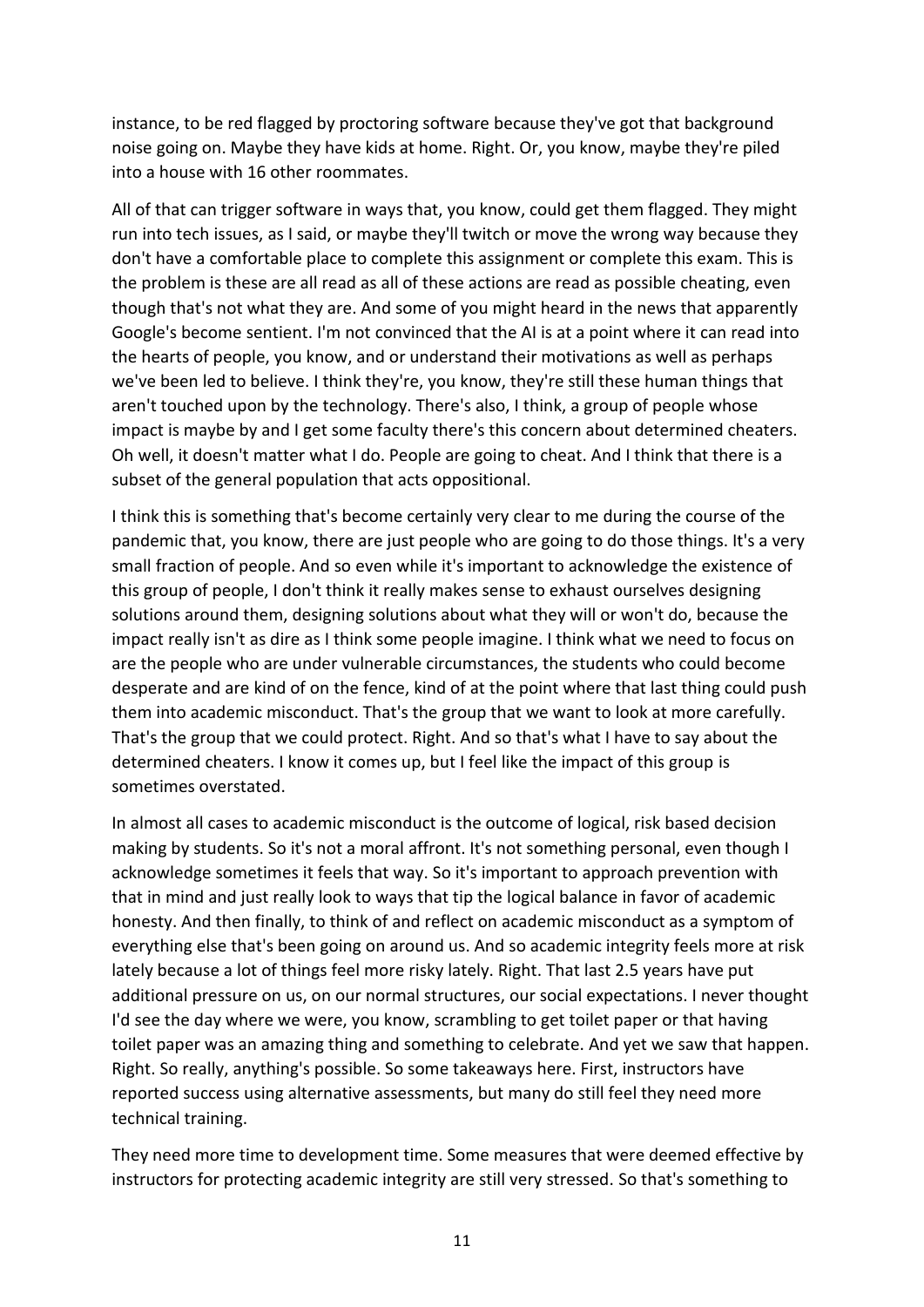pay attention to because it's noted many times this could actually increase the risk of academic misconduct. So in a weird way, we could be undermining ourselves by addressing only opportunity and not paying enough attention to the effect on student stress. Assessments that feature randomization or academic integrity reminders are sort of a good point of entry for creating lower levels of stress while also being effective for instructors. And then, finally, a hopeful note. Instructors have had the opportunity to find new insights and to understand what it means to be a facilitator to learning in new ways that maybe you had thought that was really good to see. So this time, we'll come back to this alternative assessment tool kit, which I mentioned earlier, is designed as an open educational first that was informed by the research and everything that our group here today has talked about as well.

So it's available. I will note right away. Please don't be too judgy about its appearance. It's in beta mode. So we haven't inserted graphics or anything into it yet. We're still working on a piece, but we were anxious to share what we had and so we're eager to receive any feedback that you could offer us. I believe the link is in the chat now. But before we dive into that, what we're hoping to do here in the last few minutes we have together is to have some small group conversations about the toolkit. And so to help with this, we're going to jump into the breakout rooms. We also, by the way I hope you can really see who's part. I know that we are running out of time. If you're not able to and you have to run off, please do feel free to share any ideas that you have. Send it our way through the tablet or through email that I'll share with you. I will check in on those things even after the workshop today. So I'll leave that all open for you as well. But those who can stay with us, when you go into, when you use the link to view the toolkit, what we'd like to do is test drive it.

So it's going to ask you a few questions and what we hope it will do if it works the way that we designed it to, is that it's going to recommend some tools that you can use for your teaching learning context. And what I'd like you to tell us is if the tools are what tools recommended in your case, if they were, you know, if they made sense in your institutional or subject area or a learner context, and most importantly, perhaps do let us know if anything is missing or give us any other feedback that you have other than its appearance. Because as I said, you will have pictures soon. But we just want to know that what we have there in the decision tree design is actually lining up with what people are interested in and experiencing. So with that, can we jump into our breakout rooms? Welcome back, everybody. Oh, Jimmy, you have your hand up.

SPEAKER: Hi. Can you hear me?

DR ELLE TING: Yes, I can.

SPEAKER: OK.

DR ELLE TING: Jimmy.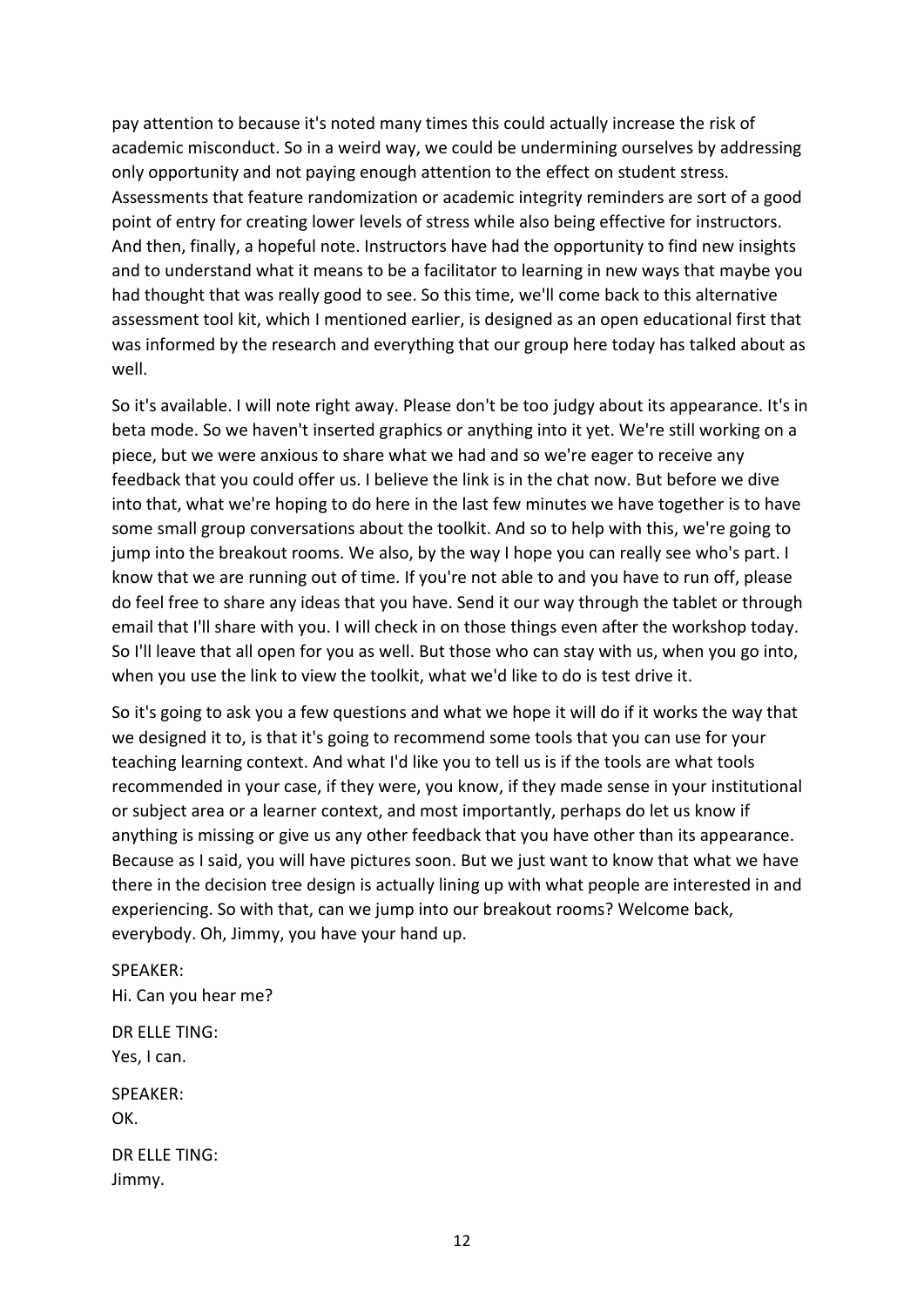## SPEAKER:

Yeah. Sorry. We only had time to get access to that Web link you provided, and I guess we weren't sure where we each posted to fill out the options on that.

DR ELLE TING: Yes. Just to sort of test drive it. And again,

SPEAKER: Oh, test drive it? OK.

DR ELLE TING:

if you didn't have a chance. Yeah. If you didn't all have a chance to do it individually, please do free, feel free again to visit it as often as you like and just share it as necessary. As I said, it's just the bare bones decision tree structure that we're sharing. We just want to make sure that we're asking the right questions. This is, of course, just on what we heard from our own instructors, but we're just one color. Wanted to know what other people felt needed to be included, improved, changed.

SPEAKER: Alright. Thank you.

# DR ELLE TING:

Thank you. So we had a chance to kind of look through it. I'm curious if anybody here was able to share some insights on perhaps share experience using the decision tree? As I said to Jimmy, we're really sort of curious, my team members and I, in making sure that what we're asking is the appropriate set of questions. Oh, Collin, hello.

SPEAKER: Hello.

DR ELLE TING: Hi.

#### SPEAKER:

Hello, stranger. Long time no see. I put a screenshot of my options through to the decision tree there. And I may have broken your decision tree because I came up with zero results.

DR ELLE TING: Wow, I didn't know that was possible.

# SPEAKER:

Probably something that you'd be interested to know. I mean, I did, I did make it tough. You know, I don't, I'm looking at contract cheating. I've got very little time to prepare. I want lower stress options. My students are preparing for a regulatory test, and I want to use multiple choice. And there weren't any.

DR ELLE TING: OK, so that's fascinating.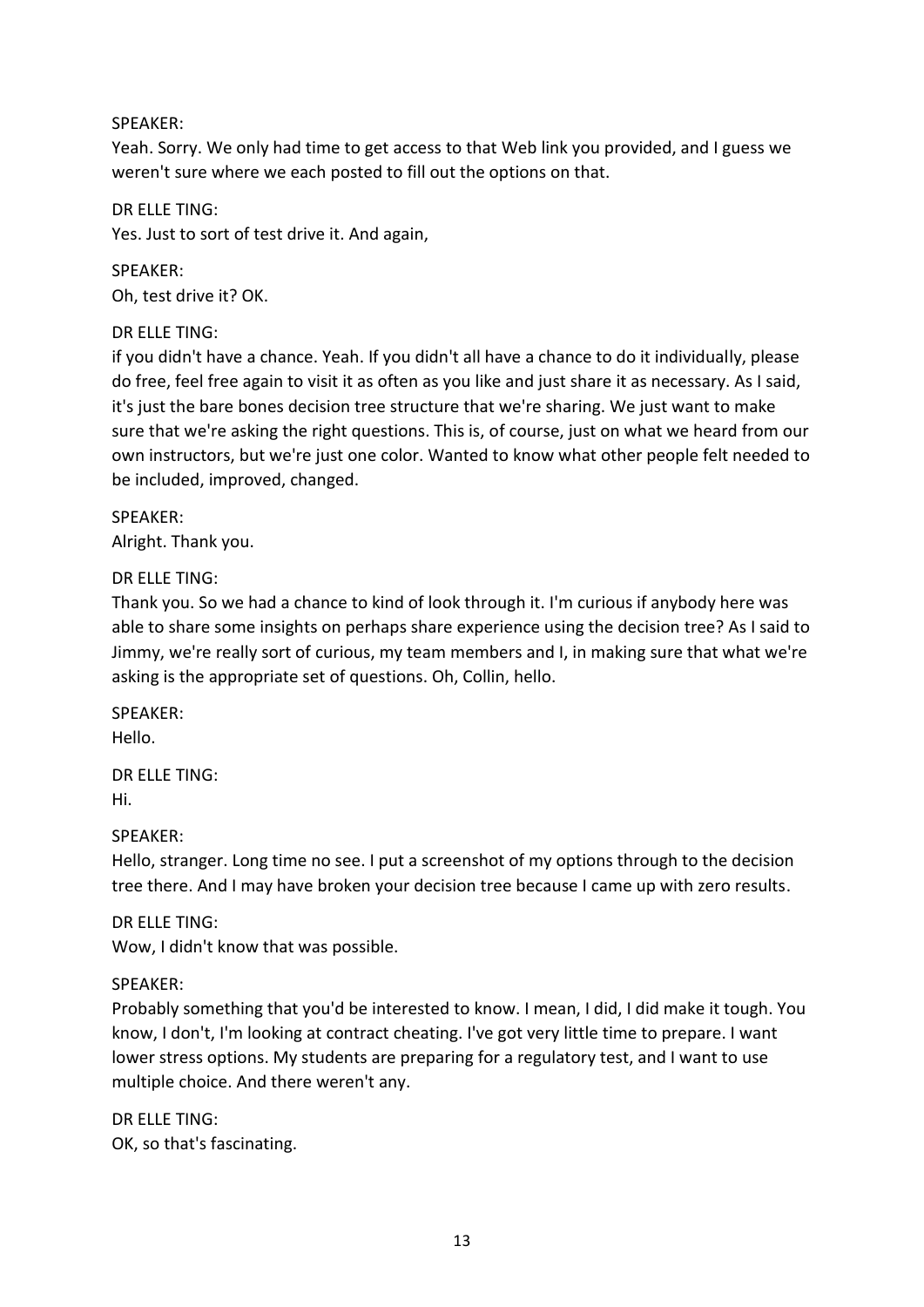## SPEAKER:

I'm seeing a couple of those in the chat. So, I don't know, maybe, maybe you've got a database turned off or something.

## DR ELLE TING:

That's great. Thank you for letting us know. I did actually go through with Andrew a week ago and the funny thing is I did come up with your options as well and he's like, Oh, well, there's a bug. And he's like, I'll make sure that's fixed up and it looks like it isn't fixed. So thank you for letting us know because we made sure the actually are the intended outcome was that everybody should get at least one or two. And we were sure that there were at least one or two that could get through all the filters. I think it's actually more than that. But yeah.

## SPEAKER:

Yeah. One thing I've really appreciated was that you included that regulatory. Item. You know, I talked to a lot of nursing faculty were like, hey, my students need to prepare for any class, so I need to design multiple choice exams.

## DR ELLE TING:

Bingo. And that's actually, to be very honest, that is exactly the group of faculty I think drove the inclusion of that question. Because it is, as you noted, there is a national certification exam for that profession. It is a regulated profession and that is a very real concern for many of our faculty and for many of our students.

#### SPEAKER:

Yeah. You know, what, what I usually tell them is that, you know, the impact has a lot of money flowing into it. You know, these aren't, you know, a faculty member working on their own, you know, trying to develop an exam. It's there's a massive amount of money and time and cycle nutrition's working on this. And then it's a computerized adaptive test. And you know what? I, I know you care and you like your exams, but your exam is not parallel. It's just not right. And that that in itself is a huge challenge. So...

#### DR ELLE TING:

Something that that has also come for us is the idea that, well, the exams have to be stressful, and students have to be used to a stressful work environment, and that's used as justification. I've seen it used successfully, unfortunately, in, in our governance as well, because how we have things set up is that if you want a single assessment to be worth more than 35%, I think it is, you have to get deans approval and there are some areas that have requested that. So they do have 40% exams sometimes because of either real or perceived articulation requirements and sometimes because of this notion that, well, that is an indication of rigor that we want to do kind of cruelty is the point. We do want to sort of temper all students with the stress. But I guess my own personal view of that is the stress of test taking is not exactly the same stress you're going to run into as a front line health worker or an accountant even. Right? So I don't really understand the alignment there. But for many instructors, they do feel that that stress has to be implemented as part of the design.